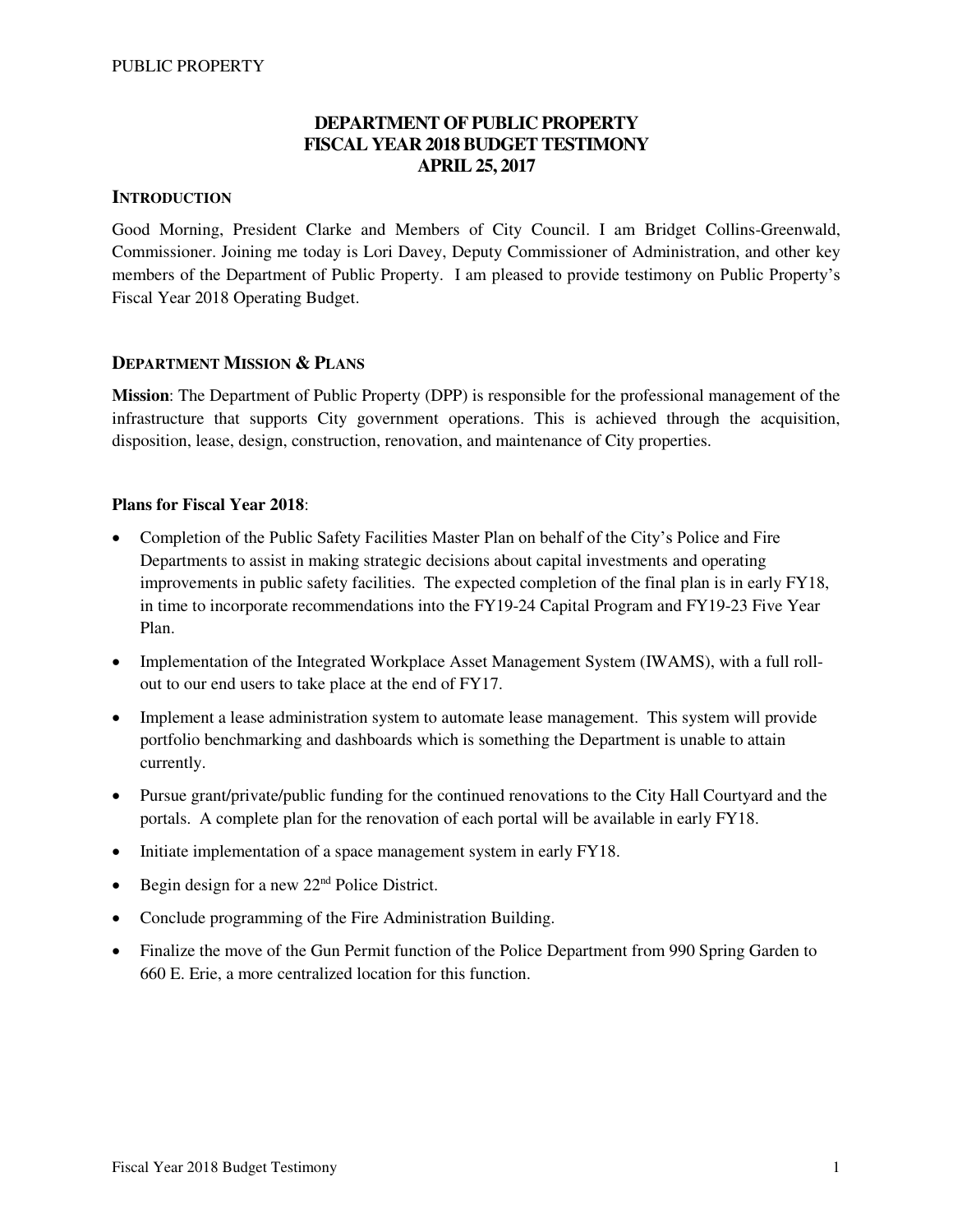# **BUDGET SUMMARY & OTHER BUDGET DRIVERS**

| <b>Staff Demographics Summary (as of December 2016)</b> |           |           |           |           |  |  |  |  |  |  |  |  |
|---------------------------------------------------------|-----------|-----------|-----------|-----------|--|--|--|--|--|--|--|--|
|                                                         | Total     | Minority  | White     | Female    |  |  |  |  |  |  |  |  |
| Number of Full-Time Staff                               | 149       | 75        | 74        | 33        |  |  |  |  |  |  |  |  |
| Number of Civil Service-Exempt Staff                    |           | 3         | 4         | 4         |  |  |  |  |  |  |  |  |
| Number of Executive Staff (deputy level and<br>above)   | 5         |           | 4         | 3         |  |  |  |  |  |  |  |  |
| Average Salary, Full-Time Staff                         | \$52,022  | \$46,715  | \$57,330  | \$58,101  |  |  |  |  |  |  |  |  |
| Average Salary, Civil Service-Exempt Staff              | \$107,544 | \$86,786  | \$123,113 | \$102,333 |  |  |  |  |  |  |  |  |
| Average Salary, Executive Staff                         | \$121,490 | \$115,000 | \$123.113 | \$123,333 |  |  |  |  |  |  |  |  |
| Median Salary, Full-Time Staff                          | \$44,758  | \$43,942  | \$50,301  | \$45,782  |  |  |  |  |  |  |  |  |
| Median Salary, Civil Service-Exempt Staff               | \$110,000 | \$93,358  | \$118,725 | \$111,000 |  |  |  |  |  |  |  |  |
| Median Salary, Executive Staff                          | \$115,000 | \$115,000 | \$118,725 | \$115,000 |  |  |  |  |  |  |  |  |

| <b>Employment Levels (as of December 2016)</b>            |                 |          |  |  |  |  |  |  |  |  |
|-----------------------------------------------------------|-----------------|----------|--|--|--|--|--|--|--|--|
|                                                           | <b>Budgeted</b> | Filled   |  |  |  |  |  |  |  |  |
| Number of Full-Time Positions                             | 159             | 149      |  |  |  |  |  |  |  |  |
| Number of Part-Time Positions                             |                 |          |  |  |  |  |  |  |  |  |
| Number of Civil-Service Exempt<br>Positions               |                 |          |  |  |  |  |  |  |  |  |
| Number of Executive Positions<br>(deputy level and above) | 5               | 5        |  |  |  |  |  |  |  |  |
| Average Salary of All Full-Time<br>Positions              | \$51,160        | \$52,022 |  |  |  |  |  |  |  |  |
| Median Salary of All Full-Time<br>Positions               | \$43,580        | \$44,758 |  |  |  |  |  |  |  |  |

| <b>General Fund Financial Summary by Class</b> |                |                    |                |                    |                |                |  |  |  |  |  |  |
|------------------------------------------------|----------------|--------------------|----------------|--------------------|----------------|----------------|--|--|--|--|--|--|
|                                                | FY16 Original  | FY16 Actual        | FY17 Original  | FY17 Estimated     | FY18 Proposed  | Difference:    |  |  |  |  |  |  |
|                                                | Appropriations | <b>Obligations</b> | Appropriations | <b>Obligations</b> | Appropriations | FY18-FY17      |  |  |  |  |  |  |
| Class 100 - Employee Compensation              | \$8,400,083    | \$8,347,891        | \$8,318,847    | \$8,605,478        | \$8,547,886    | $(\$57,592)$   |  |  |  |  |  |  |
| Class 200 - Purchase of Services               | \$154,718,771  | \$155,034,939      | \$159,373,457  | \$159,769,084      | \$154,978,134  | ( \$4,790,950) |  |  |  |  |  |  |
| Class 300 - Materials and Supplies             | \$1,201,947    | \$1,096,698        | \$1,188,047    | \$1,188,047        | \$1,188,047    | \$0            |  |  |  |  |  |  |
| Class 400 - Equipment                          | \$136.588      | \$207.422          | \$150,488      | \$150,488          | \$150.488      | \$0            |  |  |  |  |  |  |
| Class 500 - Contributions                      | \$0            | \$1,197,257        | \$0            | \$0                | -\$0           | \$0            |  |  |  |  |  |  |
| Class 700 - Debt Service                       | \$0            | \$0                | \$0            | \$0                | \$0            | \$0            |  |  |  |  |  |  |
| Class 800 - Payment to Other Funds             | \$23,367,706   | \$24,176,888       | \$23,916,920   | \$23,916,920       | \$27,554,294   | \$3,637,374    |  |  |  |  |  |  |
| Class 900 - Advances/Misc. Payments            | \$0            | \$0                | \$0            | \$0                | \$0            | \$0            |  |  |  |  |  |  |
|                                                | \$187,825,095  | \$190,061,095      | \$192,947,759  | \$193,630,017      | \$192,418,849  | (\$1,211,168)  |  |  |  |  |  |  |

| <b>Professional Services Contracts Summary</b> |              |              |              |              |              |                              |  |  |  |  |  |  |
|------------------------------------------------|--------------|--------------|--------------|--------------|--------------|------------------------------|--|--|--|--|--|--|
|                                                | <b>FY12</b>  | <b>FY13</b>  | <b>FY14</b>  | <b>FY15</b>  | <b>FY16</b>  | <b>FY17 YTD</b><br>(Q1 & Q2) |  |  |  |  |  |  |
| Total amount of contracts                      | \$13,694,007 | \$13,073,410 | \$13,560,446 | \$13,999,303 | \$13,695,375 | \$5,679,259                  |  |  |  |  |  |  |
| Total amount to M/W/DSBE                       | \$13,694,007 | \$13,073,410 | \$13,560,446 | \$13,999,303 | \$13,695,375 | \$5,679,259                  |  |  |  |  |  |  |
| <b>Participation Rate</b>                      | $100\%$      | $100\%$      | 100%         | 100%         | $100\%$      | 100%                         |  |  |  |  |  |  |

| <b>M/W/DSBE Contract Participation Goal</b> |             |             |             |  |  |  |  |  |  |  |
|---------------------------------------------|-------------|-------------|-------------|--|--|--|--|--|--|--|
|                                             | <b>FY16</b> | <b>FY17</b> | <b>FY18</b> |  |  |  |  |  |  |  |
| M/W/DSBE Contract Participation Goal        | 65%         | 65%         | 65%         |  |  |  |  |  |  |  |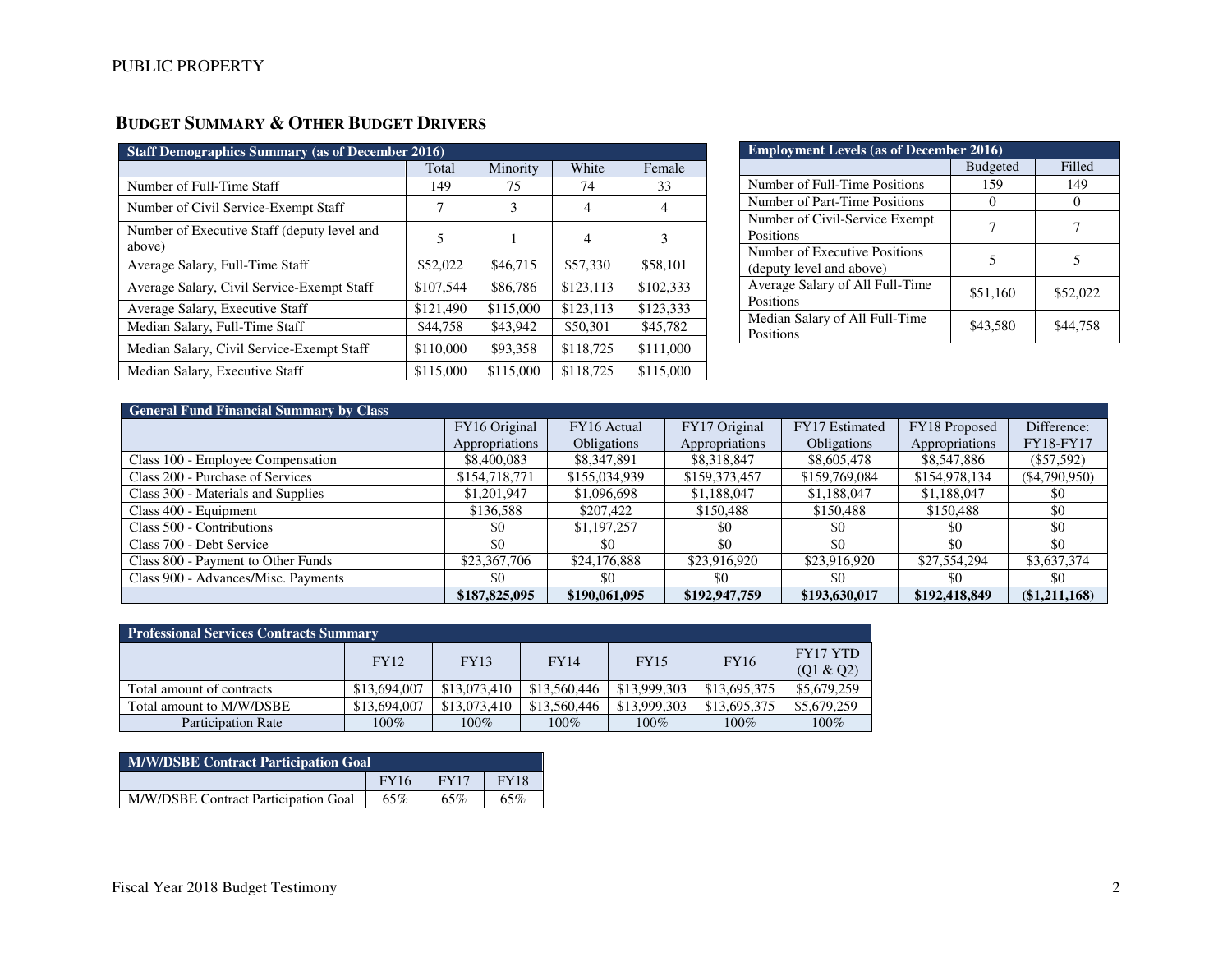### PUBLIC PROPERTY

### **PROPOSED BUDGET OVERVIEW**

#### General Fund

The proposed Fiscal Year 2018 general fund budget totals \$192,418,849, a decrease of \$1,211,168 over Fiscal Year 2017 estimated obligation levels. This decrease is primarily due to the net change in space rental, and the decrease in consumption of utilities.

The proposed budget includes:

- \$8,547,886 in Class 100, a \$57,592 decrease over FY17. The Department is budgeted for 158 positions in FY18.
- \$154,978,134 in Class 200, a \$4,790,950 decrease over FY17. The decrease in Class 200 is largely due to the net change in space rental, and the decrease in consumption of utilities. In addition to the \$82,749,000 for City support of SEPTA, the Class 200 General Fund request includes: \$19,566,102 for space rental; \$24,655,024 for utility charges; and \$28,008,008 for core departmental operations.
- $\bullet$  \$1,188,047 in Class 300; no change over FY17.
- \$150,488 in Class 400; no change over FY17.
- \$27,554,294 in Class 800, an increase of \$3,637,374 over FY17. The increase in Class 800 is due to a water rate increase.

#### Water and Aviation Fund

In the Water Fund, we are requesting \$4,256,817 in Class 200, an increase of \$214,184 over FY17.

In the Aviation Fund, we are requesting \$26,900,000, reflecting no change from FY17 estimated obligations.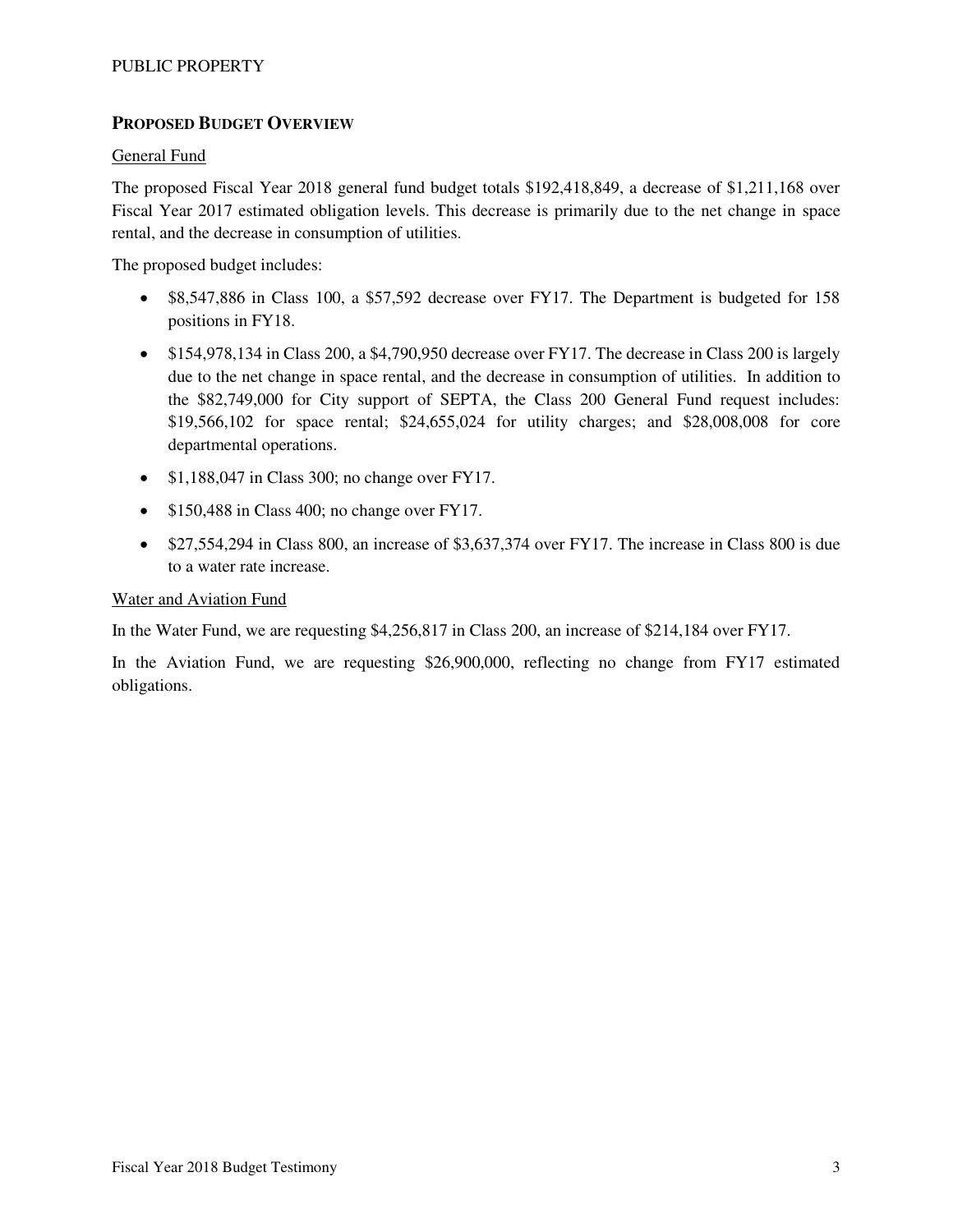### PUBLIC PROPERTY

### **STAFFING LEVELS**

The Department is requesting 158 budgeted positions for FY18, a decrease of \$57,592 over FY17.

The decrease is attributed to the authorized positions being reduced by 1 from 159 to 158. This decrease is due to DPP transferring staff to PPR to allow the Capital Projects of PPR to operate more efficiently. We transferred operating and capital funded staff to PPR resulting in a net loss of one position in our operating budget.

### **NEW HIRES**

| New Hires (from December 2016 to present) |                                     |        |  |  |  |  |  |  |
|-------------------------------------------|-------------------------------------|--------|--|--|--|--|--|--|
|                                           | <b>Total Number</b><br>of New Hires | French |  |  |  |  |  |  |
| <b>Black or African</b><br>American       |                                     |        |  |  |  |  |  |  |
| Asian                                     |                                     |        |  |  |  |  |  |  |
| Hispanic or Latino                        |                                     |        |  |  |  |  |  |  |
| White                                     |                                     |        |  |  |  |  |  |  |
| Other                                     |                                     |        |  |  |  |  |  |  |
| Total                                     |                                     |        |  |  |  |  |  |  |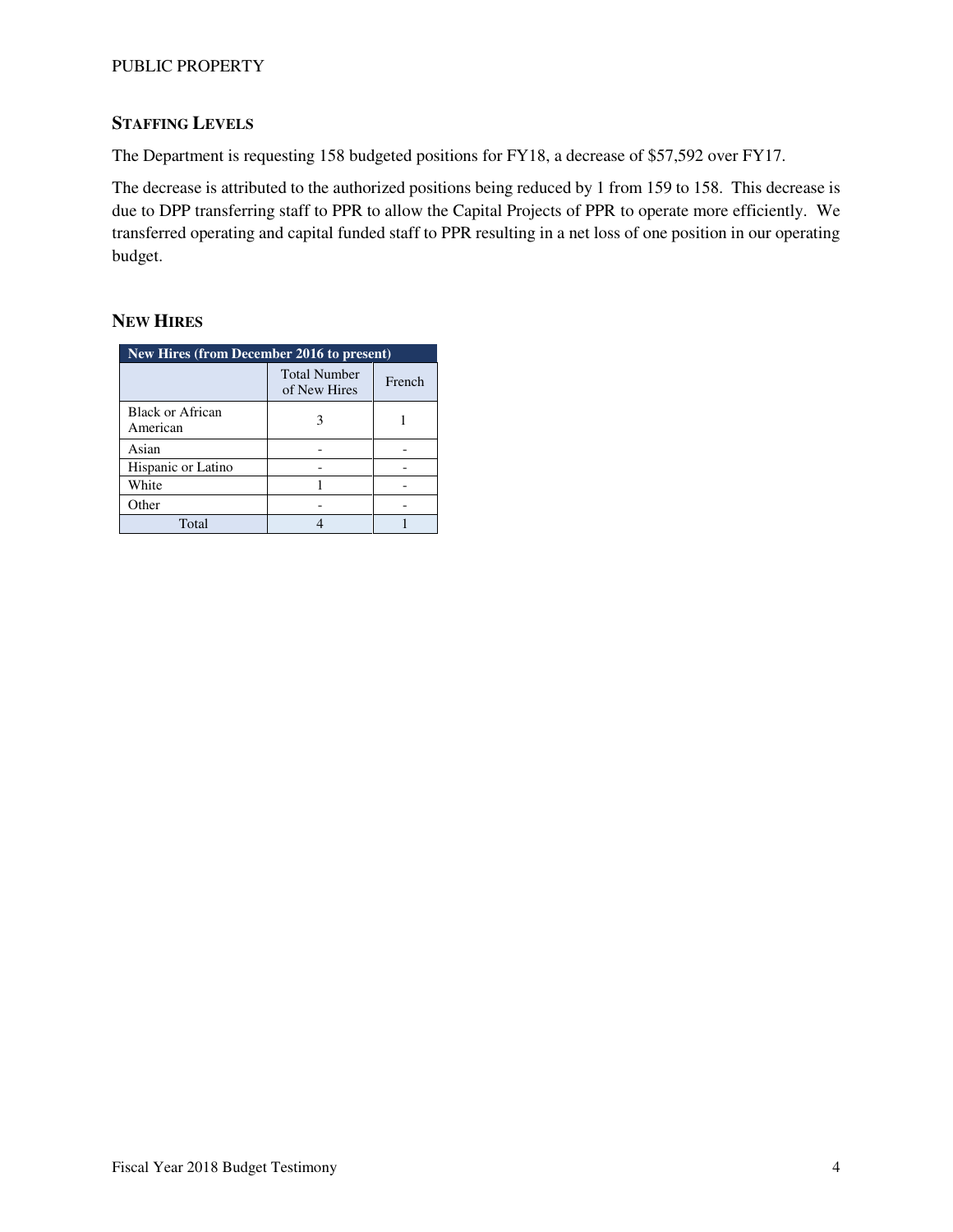## **PERFORMANCE, CHALLENGES, AND INITIATIVES**

| <b>FY18</b> Performance Measures                                                                   |                       |                                        |                         |                       |
|----------------------------------------------------------------------------------------------------|-----------------------|----------------------------------------|-------------------------|-----------------------|
| Measure                                                                                            | <b>FY16</b><br>Actual | <b>FY17</b><br><b>YTD</b><br>(Q1 & Q2) | <b>FY17</b><br>Estimate | <b>FY18</b><br>Target |
| Number of substantially completed construction projects *                                          | 72                    | 18                                     | 40                      | 40                    |
| Facilities division work order volume                                                              | 13,563                | 7,503                                  | 13,500                  | 13,500                |
| Percent of work orders completed within service level                                              | 81.9%                 | 86.0%                                  | 85.0%                   | 90.0%                 |
| Percent of customer service survey respondents who rate DPP's<br>service a 3 out of 5 or higher ** |                       | 95%                                    |                         |                       |

*\* DPP's Parks and Recreation Team (and its workload) was moved to Philadelphia Parks and Recreation (PPR) on 2/1/17. As a result, DPP is expected to complete fewer projects than originally anticipated. As a result of this change (and the resultant reduction in projects completed within in DPP), Q1 has been adjusted from 21 to 12, and the target for the year has been adjusted from 80 to 40. As a result, numbers for the full FY will reflect DPP's project completions, PPR's projects notwithstanding.* 

*\*\* New measure for FY17. Data only collected once per year.*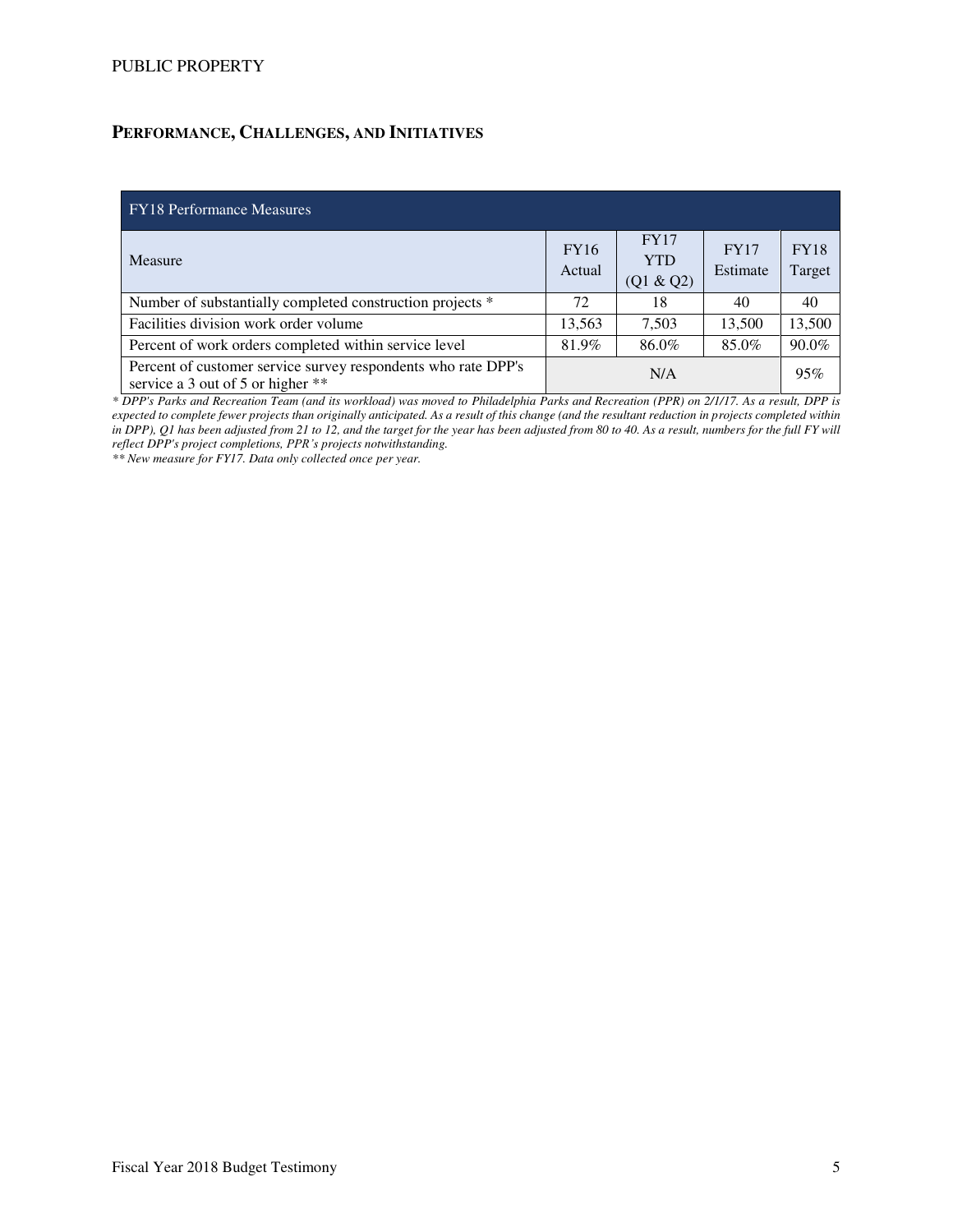PUBLIC PROPERTY

# **OTHER BUDGETARY IMPACTS**

## **Federal and State (Where Applicable)**

DPP does not receive any state or federal grants.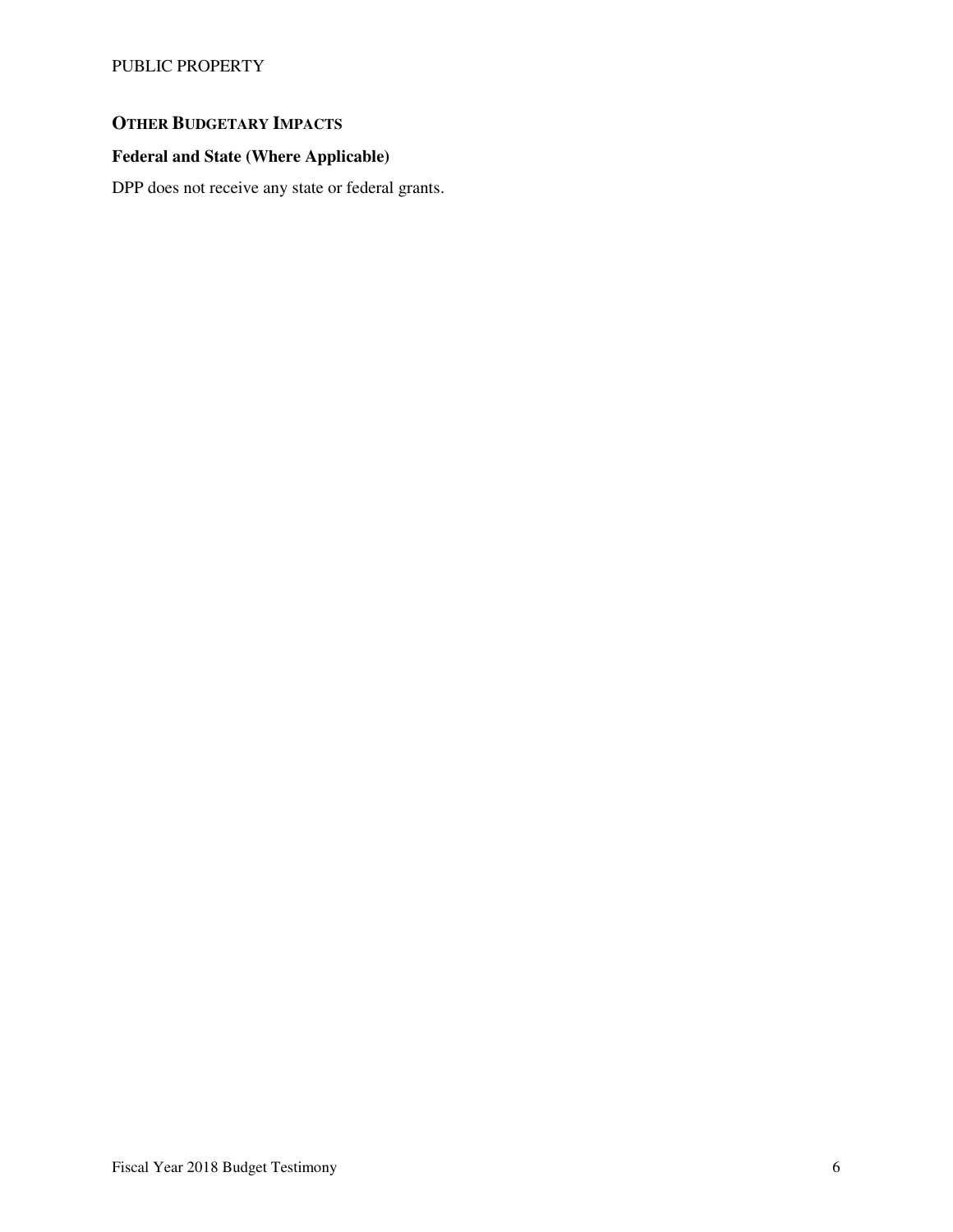## **CONTRACTING EXPERIENCE**

| M/W/DSBE Participation on Large Professional Services Contracts |                                                                          |                                 |                          |                               |                                            |                                                 |                                          |                                           |                                                   |                                                                                                     |                                         |  |
|-----------------------------------------------------------------|--------------------------------------------------------------------------|---------------------------------|--------------------------|-------------------------------|--------------------------------------------|-------------------------------------------------|------------------------------------------|-------------------------------------------|---------------------------------------------------|-----------------------------------------------------------------------------------------------------|-----------------------------------------|--|
| Top Five Largest Contracts, FY17                                |                                                                          |                                 |                          |                               |                                            |                                                 |                                          |                                           |                                                   |                                                                                                     |                                         |  |
| Vendor<br>Name                                                  | Service<br>Provided                                                      | Dollar<br>Amount of<br>Contract | <b>RFP</b> Issue<br>Date | Contract<br><b>Start Date</b> | Ranges in RFP                              | $%$ of<br>M/W/DSBE<br>Participation<br>Achieved | \$ Value of<br>M/W/DSBE<br>Participation | Total $%$<br>Participation<br>- All DSBEs | Total \$<br>Value<br>Participation<br>- All DSBEs | Local<br><b>Business</b><br>(principal<br>place of<br>business<br>located<br>within City<br>limits) | Waiver for<br>Living Wage<br>Compliance |  |
| <b>US</b><br>Facilities,<br>Inc.                                | Operations,<br>Maintenance<br>and Support<br>Services for the<br>Triplex | \$14,932,450                    | 4/26/2013                | 10/1/2013                     | MBE: 20-25%<br>WBE: 10-15%<br>DSBE: 10-15% | $100\%$<br>$0\%$<br>$0\%$                       | \$14,932,450<br>\$0<br>\$0               | 100%                                      | \$14,932,450                                      | yes                                                                                                 | no                                      |  |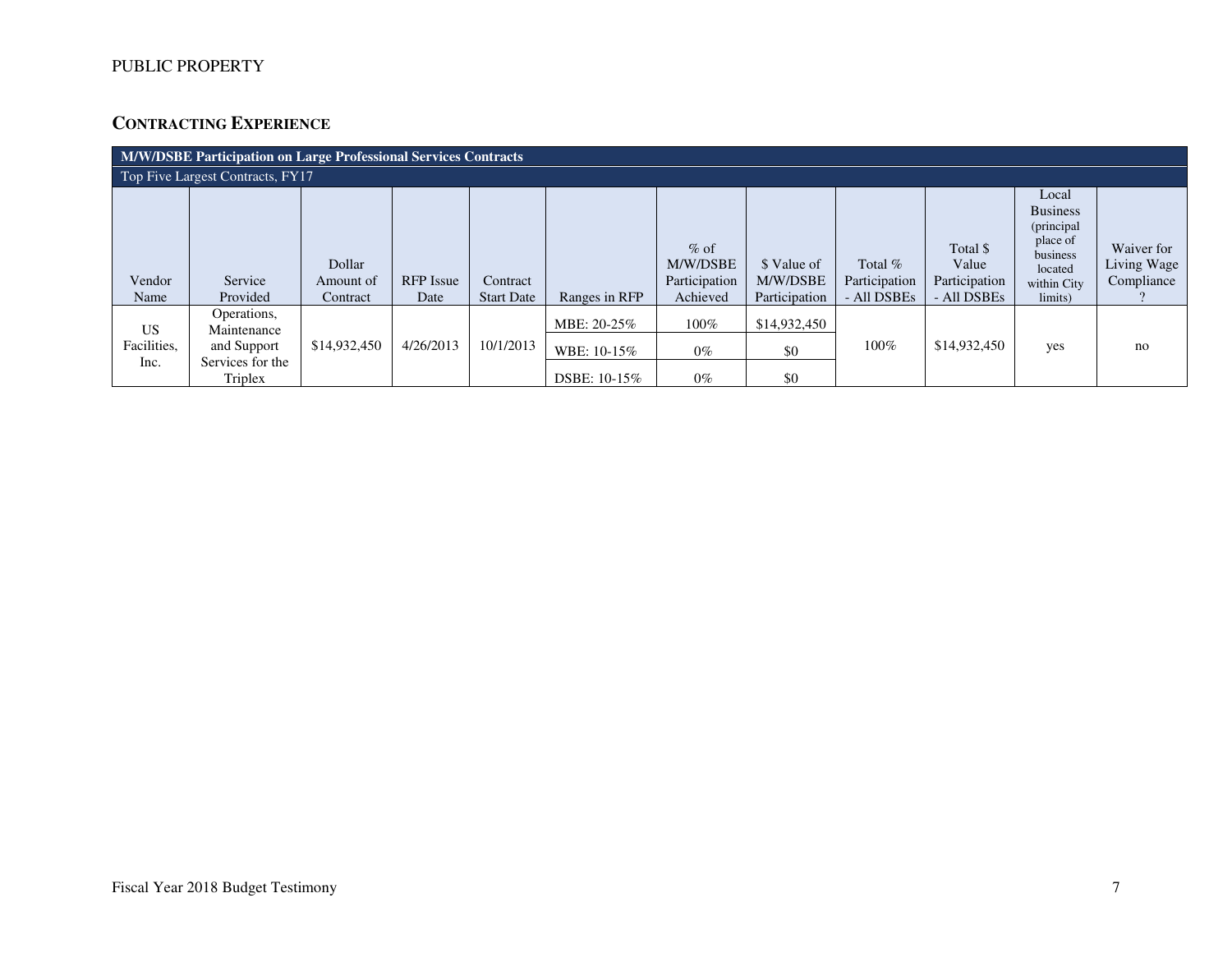# **EMPLOYEE DATA**

| <b>Staff Demographics (as of December 2016)</b> |                        |                |                        |                  |                  |  |  |  |  |  |
|-------------------------------------------------|------------------------|----------------|------------------------|------------------|------------------|--|--|--|--|--|
|                                                 | <b>Full-Time Staff</b> |                | <b>Executive Staff</b> |                  |                  |  |  |  |  |  |
|                                                 | Male                   | Female         |                        | Female           |                  |  |  |  |  |  |
|                                                 | African-               | African-       |                        | African-         | African-         |  |  |  |  |  |
|                                                 | American               | American       |                        | American         | American         |  |  |  |  |  |
| Total                                           | 40                     | 15             | Total                  | $\mathbf{0}$     | $\mathbf{1}$     |  |  |  |  |  |
| % of Total                                      | 27%                    | 10%            | % of Total             | $0\%$            | 20%              |  |  |  |  |  |
| Average Salary                                  | \$43,460               | \$46,571       | Average Salary         | \$0              | \$115,000        |  |  |  |  |  |
| Median Salary                                   | \$43,020               | \$45,251       | <b>Median Salary</b>   | \$0              | \$115,000        |  |  |  |  |  |
|                                                 | White                  | White          |                        | White            | White            |  |  |  |  |  |
| Total                                           | 64                     | 10             | Total                  | $\overline{2}$   | $\overline{2}$   |  |  |  |  |  |
| % of Total                                      | 43%                    | 7%             | % of Total             | 40%              | 40%              |  |  |  |  |  |
| Average Salary                                  | \$53,846               | \$79,624       | Average Salary         | \$118,725        | \$127,500        |  |  |  |  |  |
| <b>Median Salary</b>                            | \$46,685               | \$87,583       | Median Salary          | \$118,725        | \$127,500        |  |  |  |  |  |
|                                                 | Hispanic               | Hispanic       |                        | Hispanic         | Hispanic         |  |  |  |  |  |
| Total                                           | 9                      | 4              | Total                  | $\mathbf{0}$     | $\theta$         |  |  |  |  |  |
| % of Total                                      | 6%                     | 3%             | % of Total             | $0\%$            | $0\%$            |  |  |  |  |  |
| Average Salary                                  | \$55,971               | \$47,942       | Average Salary         | \$0              | \$0              |  |  |  |  |  |
| <b>Median Salary</b>                            | \$44,357               | \$47,019       | <b>Median Salary</b>   | \$0              | \$0              |  |  |  |  |  |
|                                                 | Asian                  | Asian          |                        | Asian            | Asian            |  |  |  |  |  |
| Total                                           | $\overline{2}$         | 1              | Total                  | $\boldsymbol{0}$ | $\boldsymbol{0}$ |  |  |  |  |  |
| % of Total                                      | $1\%$                  | $1\%$          | % of Total             | $0\%$            | $0\%$            |  |  |  |  |  |
| Average Salary                                  | \$57,412               | \$81,082       | Average Salary         | \$0              |                  |  |  |  |  |  |
| Median Salary                                   | \$57,412               | \$81,082       | Median Salary          | \$0              |                  |  |  |  |  |  |
|                                                 | Other                  | Other          |                        | Other            | Other            |  |  |  |  |  |
| Total                                           | 1                      | $\overline{2}$ | Total                  | $\theta$         | 0                |  |  |  |  |  |
| % of Total                                      | $1\%$                  | $1\%$          | % of Total             | $0\%$            | $0\%$            |  |  |  |  |  |
| Average Salary                                  | \$36,948               | \$45,787       | Average Salary         | \$0              | \$0              |  |  |  |  |  |
| Median Salary                                   | \$36,948               | \$45,787       | Median Salary          | \$0              | \$0              |  |  |  |  |  |
|                                                 | Bilingual              | Bilingual      |                        | Bilingual        | Bilingual        |  |  |  |  |  |
| Total                                           | 14                     | 5              | Total                  | $\boldsymbol{0}$ | 1                |  |  |  |  |  |
| % of Total                                      | 9%                     | 3%             | % of Total             | $0\%$            | 20%              |  |  |  |  |  |
| Average Salary                                  | \$65,536               | \$76,310       | Average Salary         | \$0              | \$115,000        |  |  |  |  |  |
| <b>Median Salary</b>                            | \$61,483               | \$80,457       | <b>Median Salary</b>   | \$0              | \$115,000        |  |  |  |  |  |
|                                                 | Male                   | Female         |                        | Male             | Female           |  |  |  |  |  |
| Total                                           | 116                    | 33             | Total                  | $\overline{2}$   | 3                |  |  |  |  |  |
| % of Total                                      | $78\%$                 | 22%            | % of Total             | 40%              | $60\%$           |  |  |  |  |  |
| Average Salary                                  | \$50,345               | \$58,101       | Average Salary         | \$118,725        | \$123,333        |  |  |  |  |  |
| <b>Median Salary</b>                            | \$44,758               | \$45,782       | <b>Median Salary</b>   | \$118,725        | \$115,000        |  |  |  |  |  |